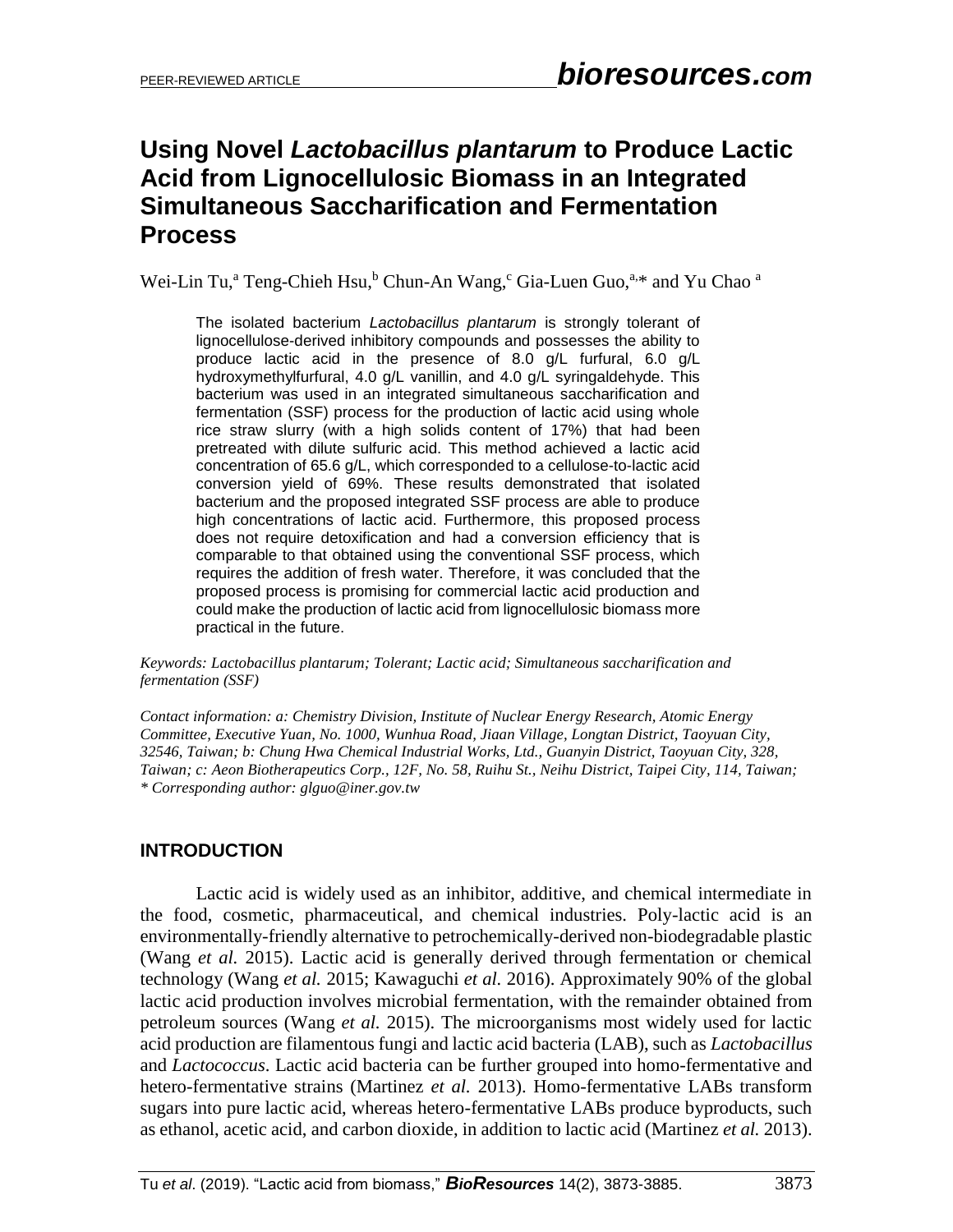The economic returns from lactic acid production are determined by the cost of the raw materials. The feedstocks most commonly used in the commercial fermentation of lactic acid are sugar, starch, and whey materials (Wang *et al.* 2015; Balakrishnan *et al.* 2018; Venus *et al.* 2018). The high carbohydrate content of lignocellulose makes it a lowcost alternative compared with these traditional feedstocks.

Lignocellulose obtained from agriculture, forestry, and industrial manufacturing is comprised of cellulose, hemicellulose, and lignin. Rice straw is a good source of lignocellulose and is the most abundant agricultural waste product worldwide (Kumar and Sharma 2017), with an estimated annual production of 700 million ton to 800 million ton. Rice straw has considerable potential as a feedstock for lactic acid production, particularly in Asia (Hsu *et al.* 2010; Chen *et al.* 2011).

The chemical structure of lignocellulose makes it difficult for microorganisms to utilize it directly. Thus, pretreatment methods are required to break down the native structure of the biomass and thereby liberate fermentable sugar (cellulose) for sequential enzymatic hydrolysis prior to fermentation (Kapoor *et al.* 2017). A number of technologies that employ dilute acid, alkane, hot water, steam explosion, and biological processes have been used for pretreatment; however, dilute acid and steam explosion is considered to be the most effective method to render rice straw into a suitable fermentation feedstock (Hsu *et al.* 2010; Chen *et al.* 2011).

Pretreating rice straw with dilute acid generally results in the production of a solid residue that contains cellulose and lignin as well as a liquid fraction that contains soluble sugars derived from hemicellulose and cellulose. Figure 1a shows that solid/liquid separation units enable the simultaneous saccharification and fermentation process (SSF) to produce lactic acid from lignocellulosic biomass (Peng *et al.* 2013; Zhang and Vadlani 2013; Unrean 2018).



**Fig. 1.** Proposed lactic acid production processes: (a) conventional SSF with the addition of fresh water; and (b) integrated SSF with whole slurry

Under SSF, fresh water must be added following the separation of solids from liquid to reduce the concentration of fermentative inhibitors, such as furfural, hydroxymethylfurfural (HMF), vanillin, and syringaldehyde (when a dilute acid pretreatment is used), and increase the conversion yield in the hydrolysis and fermentation units. Conversely, whole slurry processes eliminate the need for solid/liquid separation,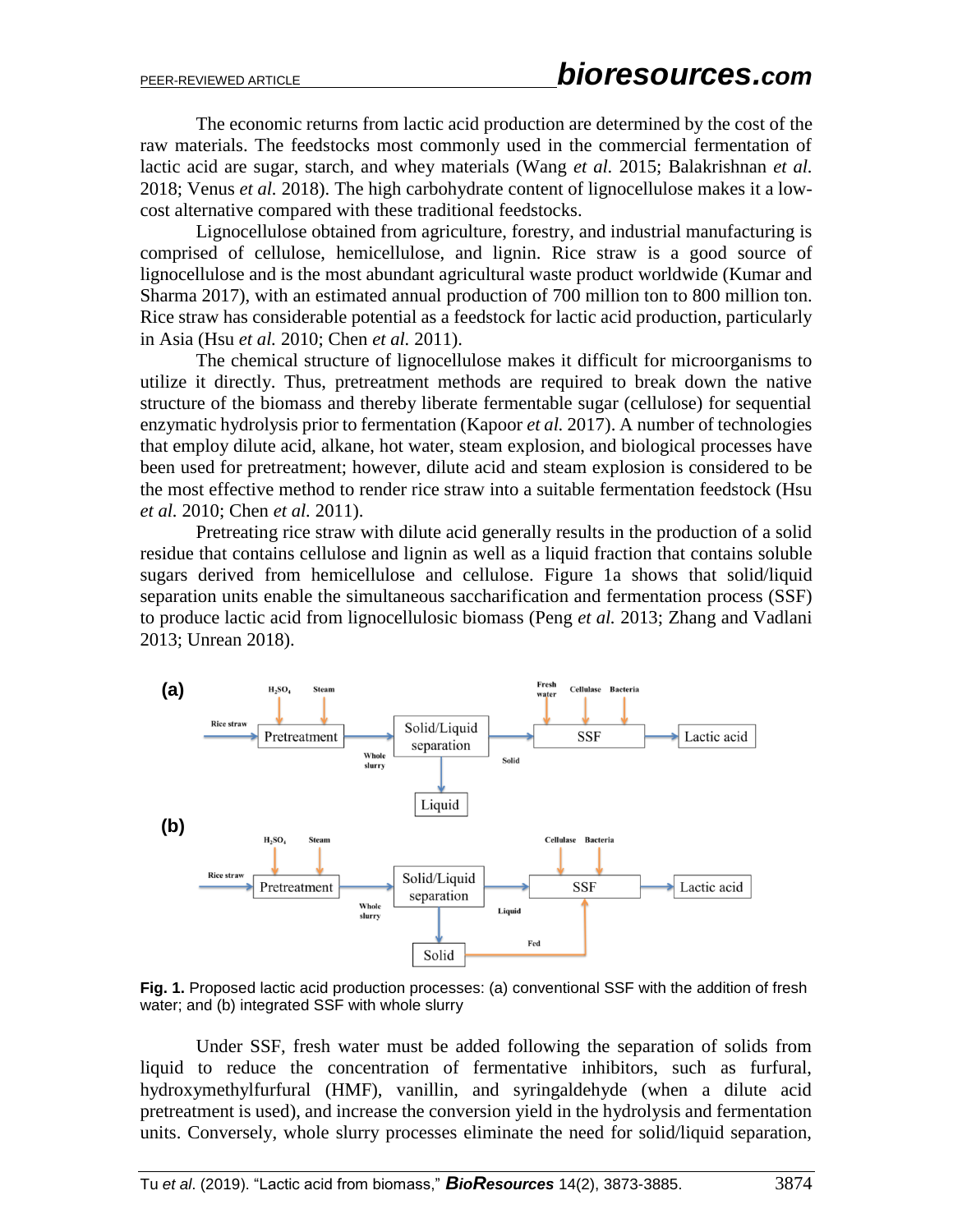thereby reducing equipment installation costs. Nonetheless, pH conditioning and enzymatic hydrolysis can be difficult in whole slurry systems that contain a high lignocellulosic solid content, and few studies have addressed whole slurry processes in the context of lactic acid fermentation (Zhao *et al.* 2013). In this research, an integrated SSF process was developed using a whole slurry of acid-pretreated rice straw (Fig. 1b). Following pretreatment, the solid residue and liquid fraction were separated, and the solid residue was fed into the liquid fraction with cellulase and LAB.

The saccharification of lignocellulose during pretreatment and enzymatic hydrolysis can result in the production of weak acids, furan derivatives, and phenolic compounds, which can have an inhibitory effect on the growth of lactic-acid-producing species (Huang *et al.* 2011; Ling *et al.* 2014). Acetic acid, HMF, and furfural are commonly released during lignocellulosic biomass pretreatment. Although the inhibitory effects of acetic acid can be mediated by maintaining the pH of hydrolysates at 6.0 or higher (Huang *et al.* 2011), phenolic compounds, such as syringaldehyde, vanillin, and aromatic aldehydes (produced during the decomposition of lignin), can interfere with microbial fermentation (Jönsson and Martín 2016). Therefore, in this study, a natural lactic-acid-producing microorganism was developed that is tolerant to fermentation inhibitors and able to ferment sugar from pretreated lignocellulose.

For this, a lactic acid producing bacteria strain, *Lactobacillus plantarum*, which has a strong tolerance to lignocellulose-derived inhibitors, was isolated. This strain was then used in an integrated SSF process for the production of lactic acid using a whole slurry that included non-detoxified rice straw hydrolysate and acid-treated solid residue.

## **EXPERIMENTAL**

#### **Materials**

Rice straw was collected from a farm in Tainan, Taiwan. The raw materials were air-dried, milled to approximately 10 mm, and stored at room temperature until further use. The composition of the rice straw was as follows: 34.5% glucan, 21.3% xylan, and 13.3% lignin (Chen *et al.* 2011).

#### *Isolation of L. plantarum*

Lactic acid-producing bacteria were first isolated from hydrolysate fermentation broth, and De Man, Rogosa, and Sharpe (MRS) medium was prepared for the enrichment and isolation of the samples. For this, bacteria isolates were obtained using serial dilutions. Bacterial colonies were cultured on growth medium agar plates (57.455 g/L MRS medium and 20 g/L agar) at 37 °C for 24 h before being transferred to MRS agar plates and incubated at 37 °C for another 3 d. Colonies with a lactic acid production capability were identified by first sequencing the 16s rDNA *via* polymerase chain reaction (PCR) and then by performing BLAST analysis on the sequenced rDNA using the GenBank database maintained by the National Center for Biotechnology Information.

The isolated bacterium strain was cultured on growth medium agar plates at 37 °C for 2 d and then transferred to a 250-mL Erlenmeyer flask containing 100 mL of MRS medium. The Erlenmeyer flask was placed on an orbital shaker and the inoculated culture was grown at 37 °C under agitation at 100 rpm for 24 h prior to fermentation.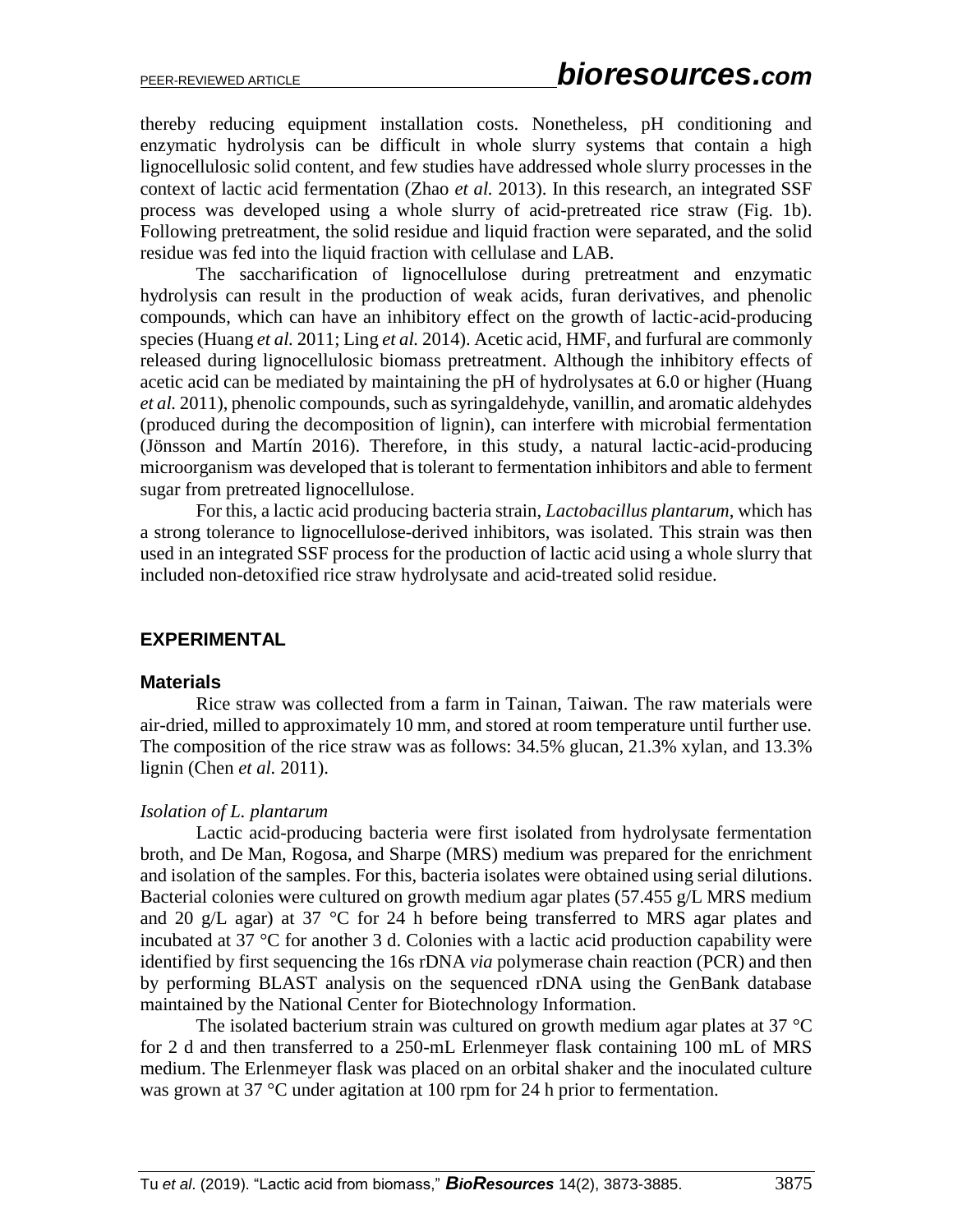#### *Culture medium used in the inhibition tolerance experiments*

Experiments were conducted in which fermentation was performed in the presence of inhibitory compounds. Specifically, these fermentation experiments were conducted in MRS medium supplemented with various concentrations of HMF, furfural, vanillin, and syringaldehyde. For this, a  $0.5-g/L$  bacteria inoculation and  $20 g/L$  CaCO<sub>3</sub> were added to the 250-mL Erlenmeyer flask, and then incubated at 37 °C for 24 h under agitation (100 rpm) by a rotary shaker. The lactic acid production was analyzed three times *via* the general linear model procedure, which was performed using the Statistical Analysis System software (SAS Version 9.2, SAS Institute Inc., Cary, NC, USA). To measure OD, 1 mL of growth medium was removed from each test immediately after inoculation and per 2 hours until 24 hours. OD of the cultural medium was determined using a Double Beam Spectrophotometer U-2900 (HITACHI, Chiyoda, Tokyo, Japan). Each OD value was calculated by subtracting the ODs determined at the beginning of the different tests. OD values  $<$  [0.01] were defined as 0.

## **Preparation of the Hydrolysates and Solid Residues**

The rice straw was pretreated with dilute acid in a pilot-scale plant (1 ton/d) at the Institute of Nuclear Energy Research in Taiwan. Pretreatment began with an initial solids content of 40% and 1%  $H_2SO_4$  at 180 °C for 1 min. When the pretreatment process was finished, the solids content decreased to 20% and the mixture was a slurry. The resulting hydrolysates were separated from the acid-treated slurry and adjusted to a pH of 6 using NaOH before *L. plantarum* was added for fermentation analysis.

## **SSF Assay**

Fermentation experiments were implemented using both the conventional SSF process and proposed integrated SSF with whole slurry in 5-L fermenters under agitation (150 rpm) at 37 °C with a 0.5-g/L bacteria inoculation. In all of the SSF experiments, the commercial enzyme Cellic CTec3 (Novozymes, Bagsværd, Denmark) was added at a loading volume of 15 filter paper unit of activity/g cellulose. The pH of the liquid phase was maintained at 5.0 using 10 N NaOH. The solids content increased from 5% to 17% over a period of 36 h, during which time liquid samples were collected every 12 h to determine the glucose and lactic acid concentrations.

## **Analytical Methods**

All of the liquid samples obtained during the SSF experiments were filtered using a 0.45-μm filter and then diluted using deionized water. The glucose and lactic acid concentrations were measured using high performance liquid chromatography (HPLC) in an Agilent 1200 series HPLC (Santa Clara, USA) equipped with a Coregrl-87H3 column (Transgenomic Technologies, San Jose, CA, USA) at 65 °C. For this, 4 mM  $H<sub>2</sub>SO<sub>4</sub>$  was used as the eluent solution and the flow rate was 1.0 mL/min.

## **RESULTS AND DISCUSSION**

#### **Identification and Characterization of the Isolated Bacterium Strain**

Molecular analysis of the lactic acid-producing bacterium isolated from acidtreated rice straw hydrolysates was performed using 16s rDNA sequencing and PCR assay with a recA gene-derived primer. The results revealed that the genetic sequence of the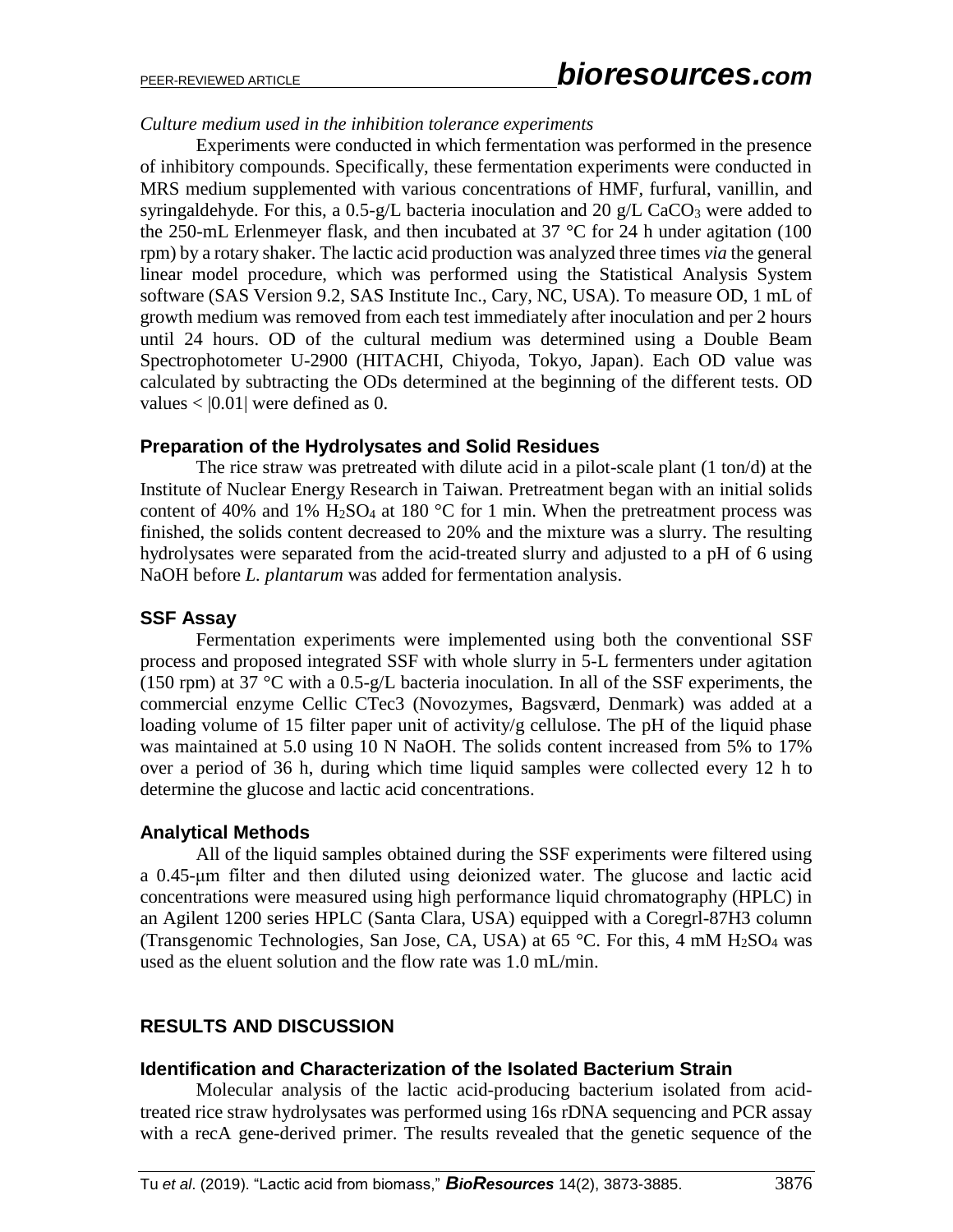isolated bacterium shared a 99% similarity with that of existing *L. plantarum* strains in GenBank. However, this lactic acid bacterium does not have the ability to use xylose as a source of carbon. The characteristics of the lactic acid-producing bacterium strain isolated in this study were similar to those of other *L. plantarum* strains (Okano *et al.* 2010; Abdel-Rahman *et al.* 2011; Abdel-Rahman *et al.* 2013). *Lactobacillus plantarum* is generally a facultative hetero-fermentative bacterium that is considered to be a safe probiotic that performs homolactic-like fermentation under specific conditions (Siezen and van Hylckama Vlieg 2011). *Lactobacillus plantarum* is able to use a wide range of fermentable carbohydrate sources and is highly tolerant of acidic environments, alkaline environments, and osmotic stress (Parente *et al.* 2010).

#### **Effects of the Inhibitors on Lactic Acid Fermentation**

Lignocellulose is a good source of glucose and xylose; however, lignocellulose must be hydrolyzed to fermentable hexose and pentose before this feedstock can be used by microorganisms (Schubert 2006; Weber *et al.* 2010). Before lignocellulose can be hydrolyzed, it must undergo pretreatment with dilute acid to break down its structure and thereby liberate fermentable sugars. Unfortunately, this process produces fermentation inhibitors and toxic compounds that can interfere with enzymatic hydrolysis (Kim *et al.* 2011), which results in a low fermentation yield (Jönsson *et al.* 2013; Jönsson and Martín 2016). Major inhibitors include furan derivatives (furfural and HMF) derived from fermentable sugars, organic acids (acetic, formic, and levulinic acid) derived from hemicellulose, and phenols (sulfonated lignin, syringaldehyde, and vanillin) derived from lignin polymers. Among these inhibitory compounds, phenols with low molecular weights have inhibitory effects that are particularly pronounced. Phenols are also generally more toxic to microorganisms than furfural and HMF (Palmqvist and Hahn-Hägerdal 2000; Klinke *et al.* 2002; Alvira *et al.* 2010). The concentration of inhibitors depends on the pretreatment conditions and lignocellulose source (Klinke *et al.* 2002).

Figures 2 and 3 illustrate the degree of tolerance exhibited by *L. plantarum* to typical lignocellulose-derived inhibitors, including two types of furans and two phenolic compounds. These results indicated that *L. plantarum* is more sensitive to phenolic compounds than furan. Figures 2a and 2b show that *L. plantarum* tolerated 8.0 g/L furfural and 6.0 g/L HMF, respectively, with no obvious reduction in the lactic acid yield or productivity. In contrast, vanillin and syringaldehyde presented no inhibitory effects on the lactic acid production at concentrations of up to 4.0 g/L (Figs. 2c and 2d). In this study, the inhibitory tolerance of *L. plantarum* was tested with various concentrations of furfural, HMF, vanillin, and syringaldehyde. *Lactobacillus plantarum* had a better tolerance for inhibitors than *L. plantarum* JCL1279, *Pediococcus acidilatici* DQ2, and other species (Zhao *et al.* 2013; Boguta *et al.* 2014). The tolerance of *L. plantarum* to vanillin was close to that of *P. acidilatici* DQ2 and *Bacillus* sp. strain P38 (Peng *et al.* 2013; Zhao *et al.* 2013). *Lactobacillus plantarum* was shown to consume inhibitors with no obvious lag in of the production of lactic acid. For example, the presence of furfural and HMF did not interfere with lactic acid production during hydrolysate fermentation. These results differed considerably from those obtained for hydrolysate fermentation by *Bacillus coagulans* JI12, which only began to convert sugar into lactic acid during hydrolysis after the complete depletion of furfural (Ye *et al.* 2013).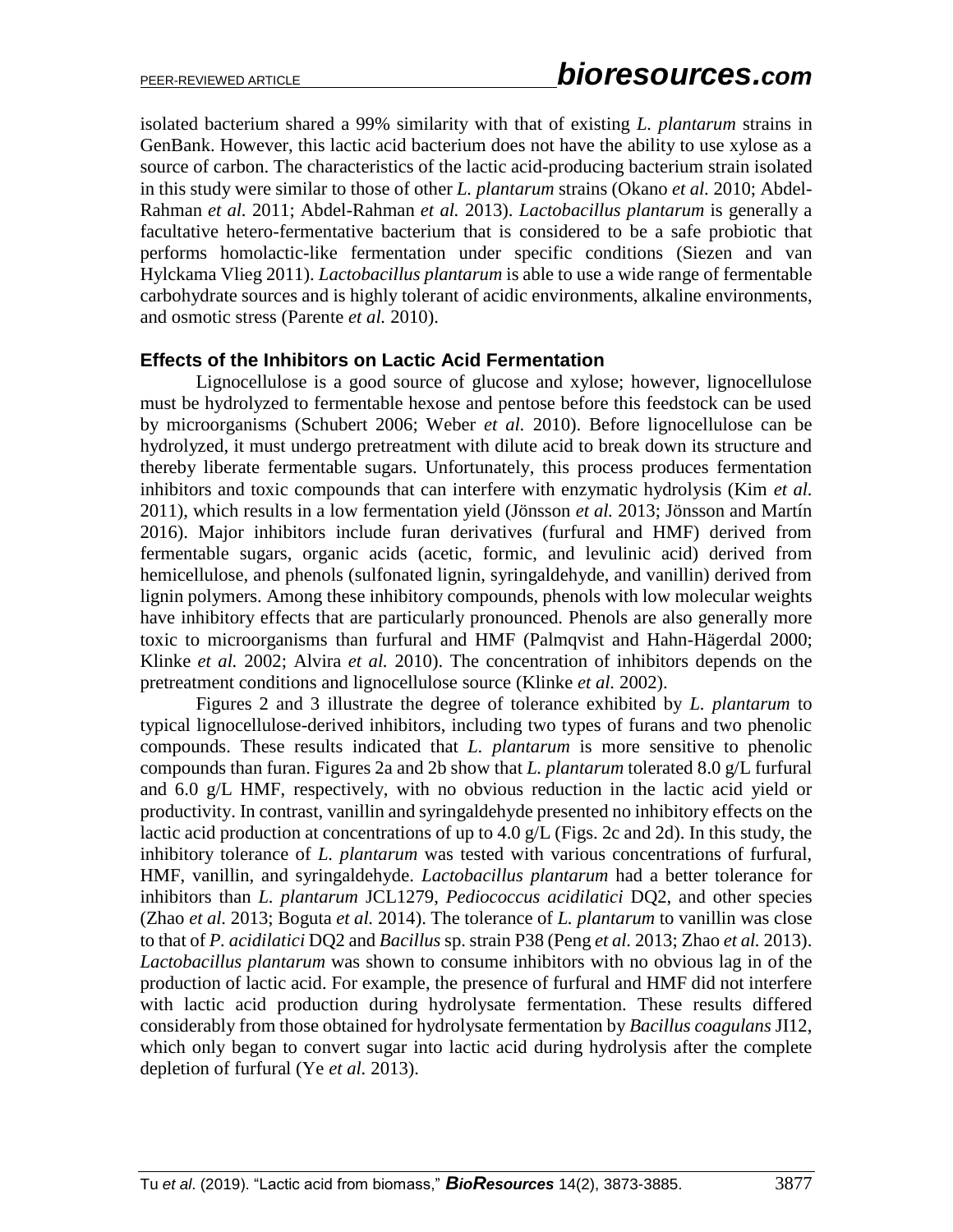

**Fig. 2.** Inhibitory effects of (a) Furfural, (b) HMF, (c) Vanillin, and (d) Syringaldehyde on *L. plantarum* during Lactic acid production; data is the mean  $\pm$  standard error ( $n = 3$ ); \*\*  $P < 0.01$ and \*\*\* *P* < 0.001 compared with the control group



**Fig. 3.** Optical Density (OD 600) values measured during growth of *L. plantarum* in different tolerant tests of (a) Furfural, (b) HMF, (c) Vanillin, and (d) Syringaldehyde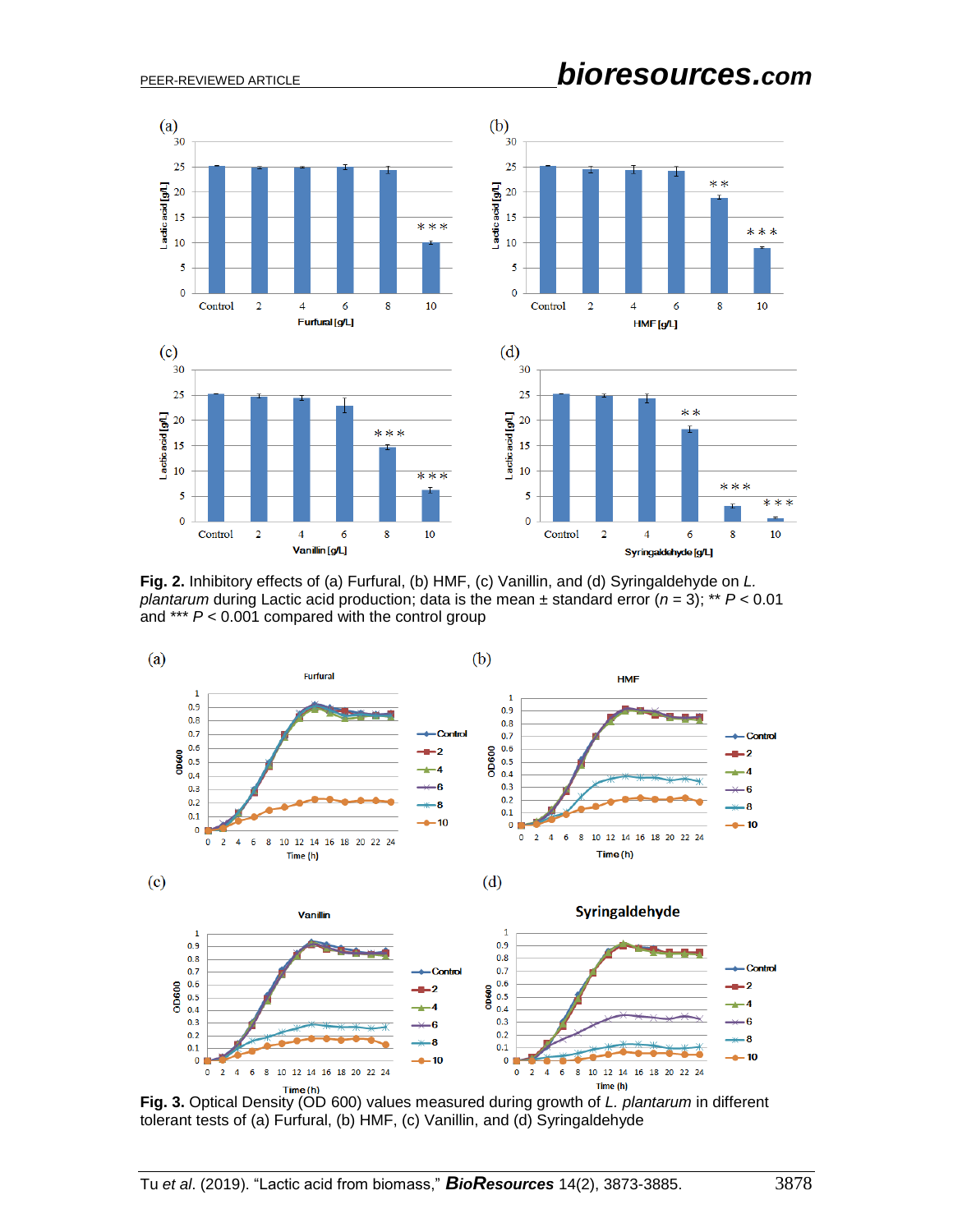The detrimental effects of inhibitors can be overcome *via* detoxification using physical, chemical, and biological processes (Moreno *et al.* 2015; Kim 2018); however, these processes can greatly increase production costs (Mussatto and Roberto 2004; Slade *et al.* 2009). *Lactobacillus plantarum* eliminated the need for detoxification, which makes it more economical for lactic acid production.

#### **Evaluation of the Hydrolysate Fermentation**

The production of lactic acid by *L. plantarum* was further investigated in lignocellulosic hydrolysates that were obtained from acid-pretreated rice straw that did not undergo detoxification. Figure 4 shows the consumption of glucose and formation of lactic acid in the samples that initially contained the following amounts of inhibitors: 3.8 g/L furfural, 0.19 g/L HMF, 46.3 g/L xylose, and 35 g/L glucose. The strain isolated in this study achieved a lactic acid yield of 89% and maximum productivity of 0.45 g/L/h from glucose. This strain also demonstrated bio-detoxification effects by completely depleting furfural and HMF after 60 h and 48 h, respectively.



**Fig. 4.** Graph illustrating the production profile of lactic acid and concentrations of various inhibitors; note that the decreasing concentrations of the inhibitors over time confirmed the detoxification abilities of *L. plantarum*

It should be noted that pretreatment with dilute acid breaks down hemicellulosic structures and releases mono-xylose from the lignocellulosic biomass. In the current study, the xylose in the hydrolysate (36 g/L) provided an additional source of carbon. This xylose was not used for lactic acid production in this study; however, it could be recovered for the production of value-added chemicals, such as xylitol, furfural (Huang *et al.* 2011; Karinen *et al.* 2011), and animal feed (Larsen *et al.* 2012), to improve the economics of lactic acid production from lignocellulosic feedstock. Moreover, if genetic tools are used to further enhance the utilization of xylose, *L. plantarum* could become one of the most economically competitive strains of *Lactobacillus* used in the production of lactic acid.

Chandel *et al.* (2013) found that the concentrations of HMF, furfural, and phenolic compounds in hydrolysates were approximately 1  $g/L$  to 3  $g/L$  after dilute acid pretreatment. However, there was a risk that the concentration of these inhibitors could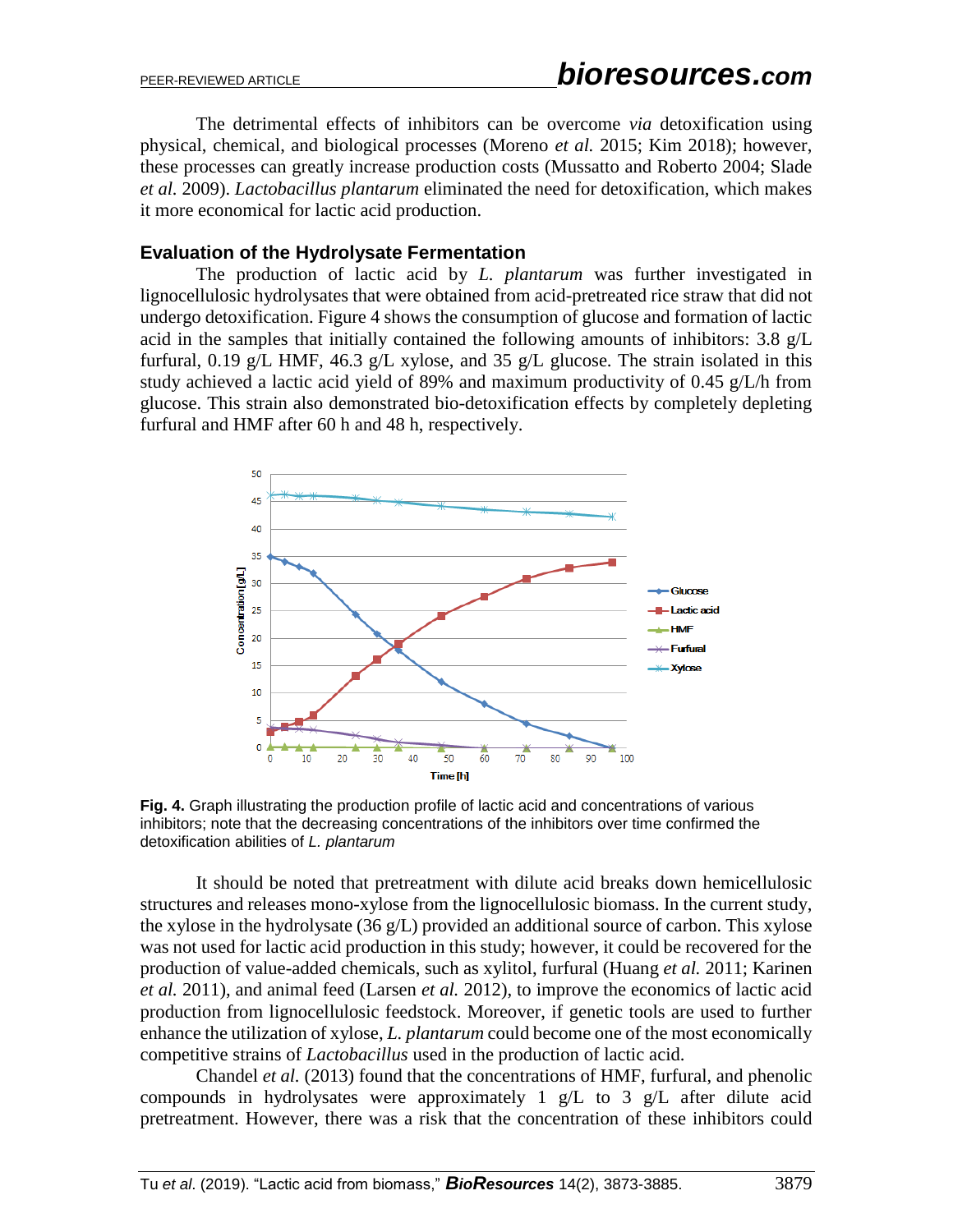suddenly increase in large-scale cellulosic ethanol plants because of non-uniform hydrolysis reactions and diverse feedstocks. The tolerance that *L. plantarum* displayed against typical pretreatment-derived inhibitors should make this LAB practical in applications that produce lactic acid from lignocellulosic biomass. In industrial applications, *L. plantarum* should be able to adapt to a variety of hydrolysate fermentation conditions.

## **Production of Lactic Acid from the Acid-pretreated Rice Straw Using SSF Processes**

*Lactobacillus thermophilus*, *L. bulgaria*, *Bacillus* sp., and *L. delbrueckii* have been used to produce lactic acid from wood, stalk, corn stover, and sugarcane bagasse using conventional SSF processes (Mussatto and Roberto 2004; Okano *et al.* 2010; Parente *et al.* 2010; Karinen *et al.* 2011; Sasaki *et al.* 2012; Zhao *et al.* 2013). At an initial solids content of approximately 7% to 13%, these species achieved final lactic acid concentrations of approximately 23 g/L to 67 g/L and lactic acid productivity rates of approximately 0.43  $g/L/h$  to 0.93  $g/L/h$ , which were similar to the lactic acid concentration and productivity rate obtained using *L. plantarum* in this study. The proposed scheme also eliminated the need for fresh water and detoxification (Peng *et al.* 2013; Zhao *et al.* 2013). Previous studies have reported that an SSF process that uses *P. acidilactici* and corn stover hydrolysate yields high lactic acid titers and has a good productivity; however, achieving these results required a huge energy input to facilitate biodetoxification (using fungus) over a 5-d period (Chandel *et al.* 2013). The extra energy input could be supplied by steam or electric power generation obtained through the combustion of lignin residue.

In this study, two different SSF processes were used to test the lactic acid productive ability of *L. plantarum*. Comparing with the integrated SSF process, the conventional SSF process was performed, in which fresh water was added to pretreated solid residue to reduce the concentrations of inhibitors after the separation of solid and liquid parts from whole slurry. The major substrate that participated in the metabolic pathway of *L. plantarum* was glucose. The amount of glucose was at the same level in the whole slurry of these two processes. The major different part of these two processes was the speed of enzymatic hydrolysis during SSF process. Because the integrated SSF process used fed-batch method, the speed of enzymatic hydrolysis was slower than the conventional SSF process. That is to say, the fermentable glucose was released at slower speed during the integrated SSF process. But the final concentrations of lactic acid of these two processes were comparison with each other (Figs. 4 and 5), the fermentable glucose amounts of these two processes were almost convert to lactic acid in the metabolic pathway of lactic acid fermentation in *L. plantarum*. Figure 5 shows that this process did not result in any obvious accumulation of glucose *via* cellulose hydrolysis. The rate of sugar utilization was exceeded, which resulted in the production of lactic acid at a rate of approximately 1.0 g/L/h to 1.9 g/L/h over 36 h. The final lactic acid concentration of 61 g/L was achieved with a productivity rate of 0.63 g/L/h, which indicated that 66.7% of the cellulose had been converted to lactic acid in 96 h. The glucose yield that was produced *via* enzymatic hydrolysis by *L. plantarum* was approximately 75%, which indicated an 89% conversion efficiency. On the other hand, the average amount of dry matter used in the tow SSF process was 520 g, and the average operation volume was 3.03 L. According to this, in the conventional SSF process, the average production of lactic acid was 0.35  $g/g$ dry matter.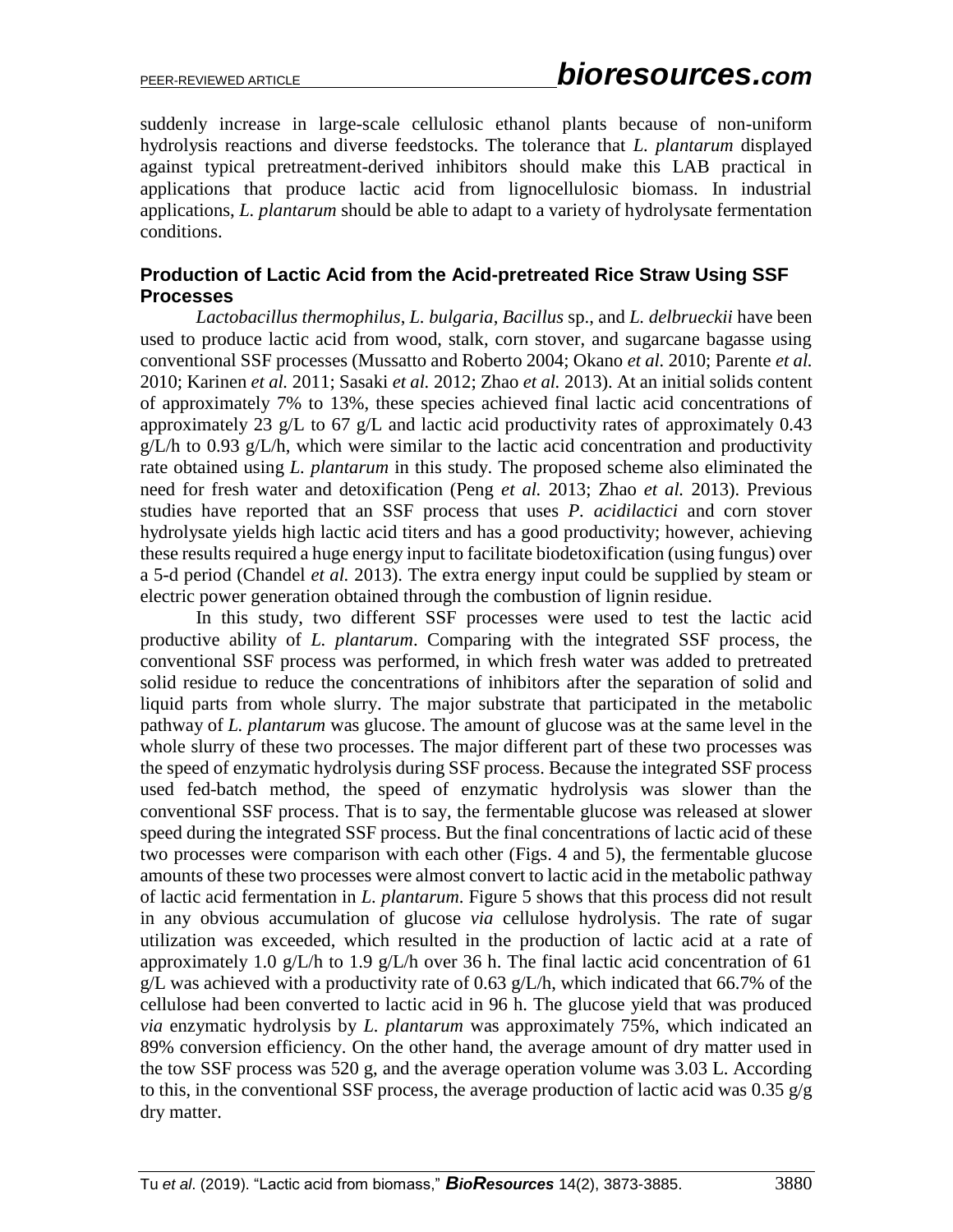

**Fig. 5.** Production of Lactic acid from the acid-pretreated rice straw using the SSF process with *L. plantarum* and the addition of fresh water

An integrated SSF process using *L. plantarum* and whole rice straw slurry was also performed. The initial solids content increased from 5% to 17% within 36 h. Figure 6 shows the time-course of the product concentration in the integrated SSF process that used whole slurry. The initial furfural and HMF concentrations were 2.2 g/L and 0.15 g/L, respectively. The increase in the solid residue resulted in the accumulation of 25 g/L glucose, which was rapidly consumed and thereby rendered glucose undetectable after 60 h. The isolated *L. plantarum* strain continued consuming furfural, HMF, and solid residue feed. However, the accumulation of lactic acid was slower than in the conventional SSF process because of the dilution effect of wet solid residues at the initial time. The productivity of lactic acid increased by six times after all of the solid residue had been fed into the system. It was found that, in producing lactic acid, the effectiveness of the proposed process was comparable to that of the conventional SSF process. More specifically, under the proposed process, the productivity of lactic acid was estimated at approximately 1 g/L/h to 1.4 g/L/h from approximately 36 h to 60 h, which was comparable to that obtained using the conventional SSF process for 24 h.



**Fig. 6.** Production of Lactic acid from the acid-pretreated rice straw using the SSF process with *L. plantarum* and whole slurry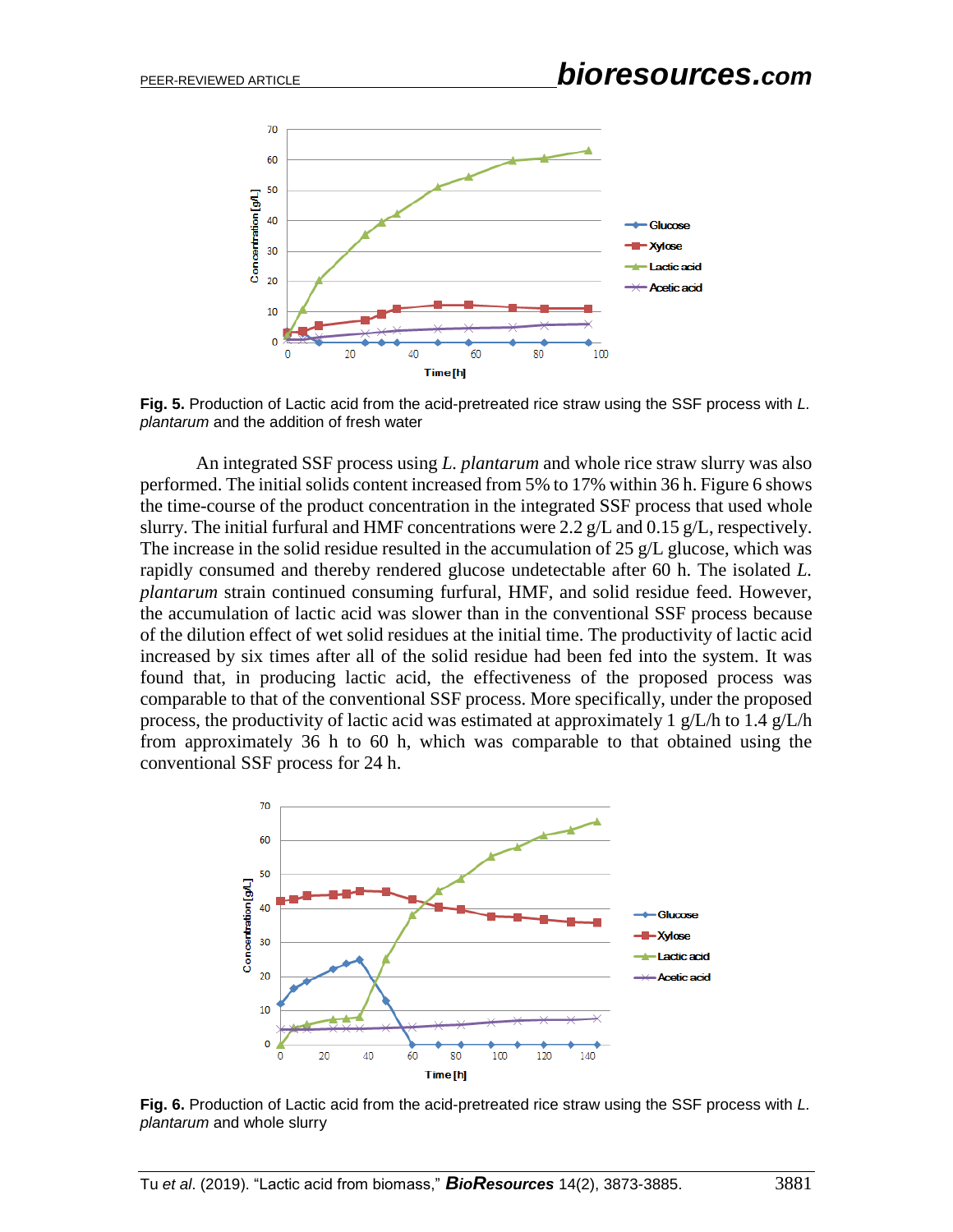The maximum lactic acid concentration of 65.6 g/L was achieved in 144 h, which resulted in a 69% cellulose-to-lactic acid yield. The average amount of dry matter and the operation volume of the integrated SSF process were at the same level with the conventional SSF process. According to this, the average production of lactic acid was 0.38 g/g dry matter in the integrated SSF process.

# **CONCLUSIONS**

- 1. In this study, a novel integrated SSF process that uses whole slurry and the bacteria strain *L. plantarum* for the production of lactic acid was proposed. This process does not require the addition of fresh water for enzymatic hydrolysis.
- 2. The novel bacterium strain eliminated the need for detoxification processes that remove fermentation inhibitors.
- 3. The proposed process achieved a final lactic acid concentration of 65.6 g/L with a cellulose-to-lactic acid yield of 69%, which makes it a promising cost-effective candidate for the production of lactic acid from lignocellulosic biomass.

# **ACKNOWLEDGMENTS**

The authors are thankful to the Bureau of Energy, Ministry of Economic Affairs (Grant No. 107-D0108) and Taiwan National Energy Program-Phase II (NEP-II) for the financial support.

# **REFERENCES CITED**

- Abdel-Rahman, M. A, Tashiro, Y., and Sonomoto, K. (2011). "Lactic acid production from lignocellulose-derived sugars using lactic acid bacteria: Overview and limits," *J. Biotechnol.* 156(4), 286-301. DOI: 10.1016/j.jbiotec.2011.06.017
- Abdel-Rahman, M. A, Tashiro, Y., and Sonomoto, K. (2013). "Recent advances in lactic acid production by microbial fermentation processes," *Biotechnol. Adv.* 31(6), 877- 902. DOI: 10.1016/j.biotechadv.2013.04.002
- Alvira, P., Tomás-Pejó E., Ballesteros, M., and Negro, M. J. (2010). "Pretreatment technologies for an efficient bioethanol production process based on enzymatic hydrolysis: A review," *Bioresour. Technol.* 101(13), 4851-4861. DOI: 10.1016/j.biortech.2009.11.093
- Balakrishnan, R., Tadi, S. R. R., Sivaprakasam, S., and Rajaram S. (2018). "Optimization of acid and enzymatic hydrolysis of kodo millet (*Paspalum scrobiculatum*) bran residue to obtain fermentable sugars for the production of optically pure D (−) lactic acid," *Ind. Crop. Prod.* 111, 731-742. DOI: 10.1016/j.indcrop.2017.11.041
- Boguta, A. M., Bringel, F., Martinussen, J., and Jensen, P. R. (2014). "Screening of lactic acid bacteria for their potential as microbial cell factories for bioconversion of lignocellulosic feedstocks," *Microb. Cell. Fact.* 13(1), 97. DOI: 10.1186/s12934-014- 0097-0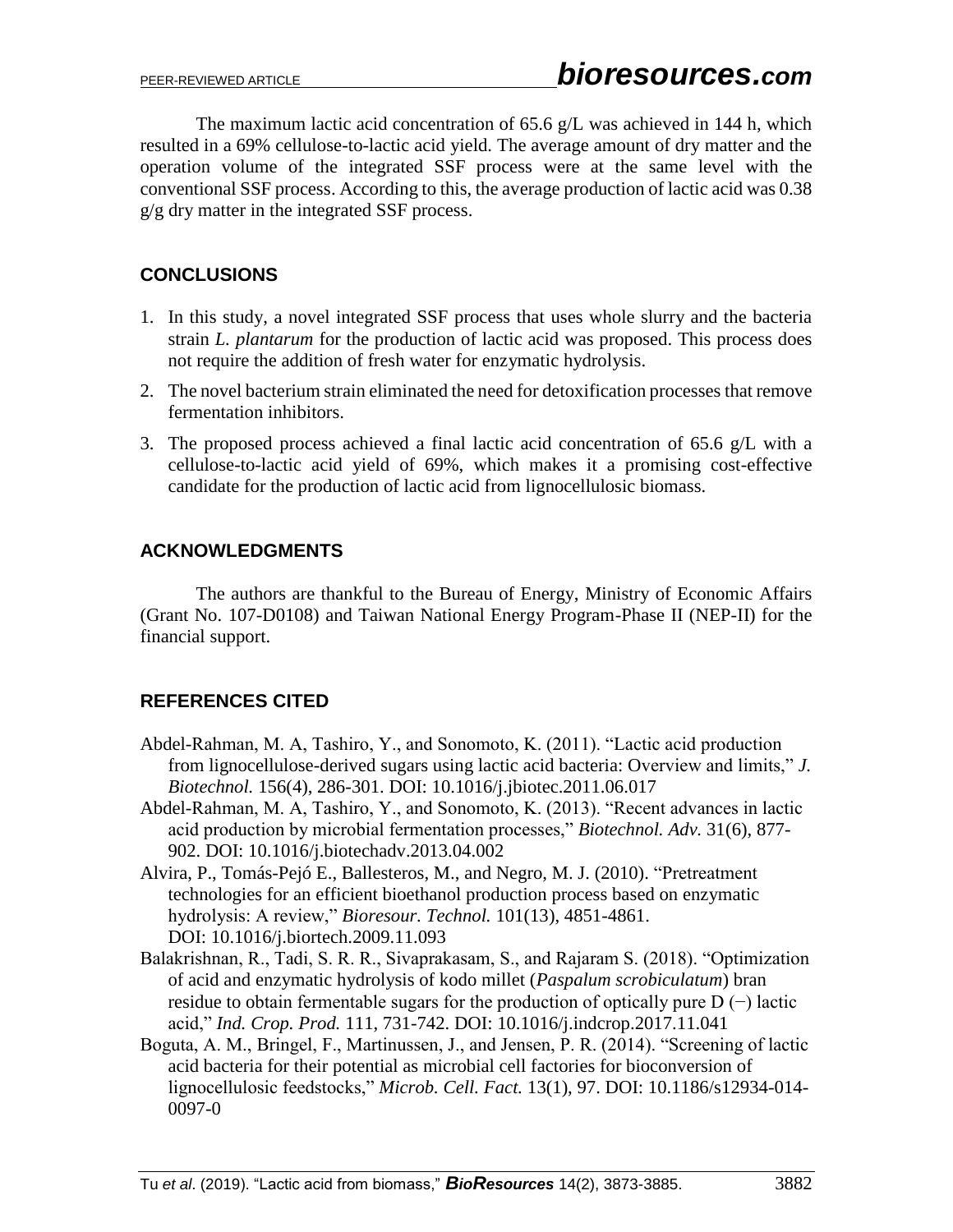- Chandel, A. K., da Silva, S. S., and Singh, O. V. (2013). "Detoxification of lignocellulose hydrolysates: Biochemical and metabolic engineering toward white biotechnology," *BioEnerg. Res.* 6(1), 388-401. DOI: 10.1007/s12155-012-9241-z
- Chen, W.-H., Pen, B.-L., Yu, C.-T., and Hwang, W.-S. (2011). "Pretreatment efficiency and structural characterization of rice straw by an integrated process of dilute-acid and steam explosion for bioethanol production," *Bioresour. Technol.* 102(3), 2916- 2924. DOI: 10.1016/j.biortech.2010.11.052
- Hsu, T.-C., Guo, G.-L., Chen, W.-H., and Hwang, W.-S. (2010). "Effect of dilute acid pretreatment of rice straw on structural properties and enzymatic hydrolysis," *Bioresour. Technol.* 101(13), 4907-4913. DOI: 10.1016/j.biortech.2009.10.009
- Huang, C.-F., Jiang, Y.-F., Guo, G.-L., and Hwang, W.-S. (2011). "Development of a yeast strain for xylitol production without hydrolysate detoxification as part of the integration of co-product generation within the lignocellulosic ethanol process," *Bioresour. Technol.* 102(3), 3322-3329. DOI: 10.1016/j.biortech.2010.10.111
- Jönsson, L. J., Alriksson, B., and Nilvebrant, N.-O. (2013). "Bioconversion of lignocellulose: Inhibitors and detoxification," *Biotechnol. Biofuels* 6(1), 16. DOI: 10.1186/1754-6834-6-16
- Jönsson, L. J., and Martín, C. (2016). "Pretreatment of lignocellulose: Formation of inhibitory by-products and strategies for minimizing their effects," *Bioresour. Technol.* 199, 103-112. DOI: 10.1016/j.biortech.2015.10.009
- Kapoor, M., Semwal, S., Gaur, R., Kumar, R., Gupta, R. P., and Puri, S. K. (2017). "The pretreatment technologies for deconstruction of lignocellulosic biomass," in: *Waste to Wealth*, R. R. Singhania, R. A. Agarwal, R. P. Kumar, and R. K. Sukumaran (eds.), Springer, Singapore, Singapore, pp. 395-421.
- Karinen, R., Vilonen, K., and Niemelä, M. (2011). "Biorefining: Heterogeneously catalyzed reactions of carbohydrates for the production of furfural and hydroxymethylfurfural," *ChemSusChem* 4(8), 1002-1016. DOI: 10.1002/cssc.201000375
- Kawaguchi, H., Hasunuma, T., Ogino, C., and Kondo, A. (2016). "Bioprocessing of biobased chemicals produced from lignocellulosic feedstocks," *Curr. Opin. Biotech.* 42, 30-39. DOI: 10.1016/j.copbio.2016.02.031
- Kim, D. (2018). "Physico-chemical conversion of lignocellulose: Inhibitor effects and detoxification strategies: A mini review," *Molecules* 23(2), 309-329. DOI: 10.3390/molecules23020309
- Kim, Y., Ximenes, E., Mosier, N. S., and Ladisch, M. R. (2011). "Soluble inhibitors/deactivators of cellulase enzymes from lignocellulosic biomass," *Enzyme Microb. Tech.* 48(4-5), 408-415. DOI: 10.1016/j.enzmictec.2011.01.007
- Klinke, H. B., Ahring, B. K., Schmidt, A. S., and Thomsen, A. B. (2002). "Characterization of degradation products from alkaline wet oxidation of wheat straw," *Bioresour. Technol.* 82(1), 15-26. DOI: 10.1016/S0960-8524(01)00152-3
- Kumar, A. K., and Sharma, S. (2017). "Recent updates on different methods of pretreatment of lignocellulosic feedstocks: A review," *Bioresour. Bioprocess.* 4(1), 7. DOI: 10.1186/s40643-017-0137-9
- Larsen, J., Haven, M. Ø., and Thirup, L. (2012). "Inbicon makes lignocellulosic ethanol a commercial reality," *Biomass Bioenerg.* 46, 36-45. DOI: 10.1016/j.biombioe.2012.03.033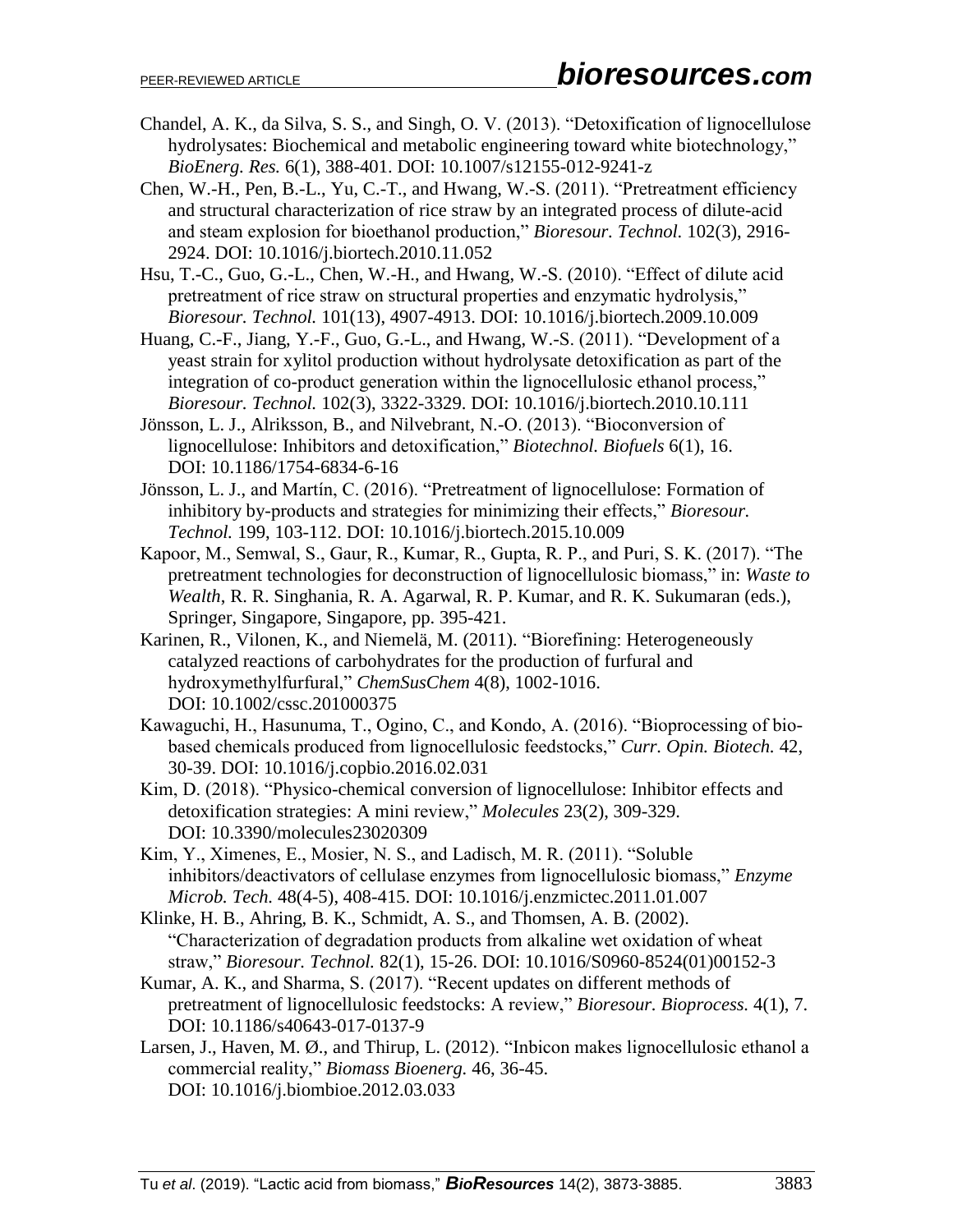- Ling, H., Teo, W., Chen, B., Leong, S. S. J., and Chang, M. W. (2014). "Microbial tolerance engineering toward biochemical production: From lignocellulose to products," *Curr. Opin. Biotech.* 29, 99-106. DOI: 10.1016/j.copbio.2014.03.005
- Martinez, F. A. C., Balciunas, E. M., Salgado, J. M., González, J. M. D., Converti, A., and Oliveira, R. P. d. S. (2013). "Lactic acid properties, applications and production: A review," *Trends Food Sci. Tech.* 30(1), 70-83. DOI: 10.1016/j.tifs.2012.11.007
- Moreno, A. D., Ibarra, D., Alvira, P., Tomás-Pejó, E., and Ballesteros, M. (2015). "A review of biological delignification and detoxification methods for lignocellulosic bioethanol production," *Crit. Rev. Biotechnol.* 35(3), 342-354. DOI: 10.3109/07388551.2013.878896
- Mussatto, S. I., and Roberto, I. C. (2004). "Alternatives for detoxification of diluted-acid lignocellulosic hydrolyzates for use in fermentative processes: A review," *Bioresour. Technol.* 93(1), 1-10. DOI: 10.1016/j.biortech.2003.10.005
- Okano, K., Tanaka, T., Ogino, C., Fukuda, H., and Kondo, A. (2010). "Biotechnological production of enantiomeric pure lactic acid from renewable resources: Recent achievements, perspectives, and limits," *Appl. Microbiol. Biot.* 85(3), 413-423. DOI: 10.1007/s00253-009-2280-5
- Palmqvist, E., and Hahn-Hägerdal, B. (2000). "Fermentation of lignocellulosic hydrolysates. I: Inhibition and detoxification," *Bioresour. Technol.* 74(1), 17-24. DOI: 10.1016/S0960-8524(99)00160-1
- Parente, E., Ciocia, F., Ricciardi, A., Zotta, T., Felis, G. E., and Torriani, S. (2010). "Diversity of stress tolerance in *Lactobacillus plantarum*, *Lactobacillus pentosus* and *Lactobacillus paraplantarum*: A multivariate screening study," *Int. J. Food. Microbiol.* 144(2), 270-279. DOI: 10.1016/j.ijfoodmicro.2010.10.005
- Peng, L., Wang, L., Che, C., Yang, G., Yu, B., and Ma, Y. (2013). "*Bacillus* sp. strain P38: An efficient producer of L-lactate from cellulosic hydrolysate, with high tolerance for 2-furfural," *Bioresour. Technol.* 149, 169-176. DOI: 10.1016/j.biortech.2013.09.047
- Sasaki, C., Okumura, R., Asakawa, A., Asada, C., and Nakamura, Y. (2012). "Effects of washing with water on enzymatic saccharification and D-lactic acid production from steam-exploded sugarcane bagasse," *J. Mater. Cycles Waste* 14(3), 234-240. DOI: 10.1007/s10163-012-0064-y
- Schubert, C. (2006). "Can biofuels finally take center stage?," *Nat. Biotechnol.* 24(7), 777-784. DOI: 10.1038/nbt0706-777
- Siezen, R. J., and van Hylckama Vlieg, J. E. (2011). "Genomic diversity and versatility of *Lactobacillus plantarum*, a natural metabolic engineer," *Microb. Cell. Fact.* 10(Suppl. 1), S3. DOI: 10.1186/1475-2859-10-S1-S3
- Slade, R., Bauen, A., and Shah, N. (2009). "The commercial performance of cellulosic ethanol supply-chains in Europe," *Biotechnol. Biofuels* 2(1), 3. DOI: 10.1186/1754- 6834-2-3
- Unrean, P. (2018). "Optimized feeding schemes of simultaneous saccharification and fermentation process for high lactic acid titer from sugarcane bagasse," *Ind. Crop. Prod.* 111, 660-666. DOI: 10.1016/j.indcrop.2017.11.043
- Venus, J., Fiore, S., Demichelis, F., and Pleissner D. (2018). "Centralized and decentralized utilization of organic residues for lactic acid production," *J. Clean. Prod.* 172, 778-785. DOI: 10.1016/j.jclepro.2017.10.259